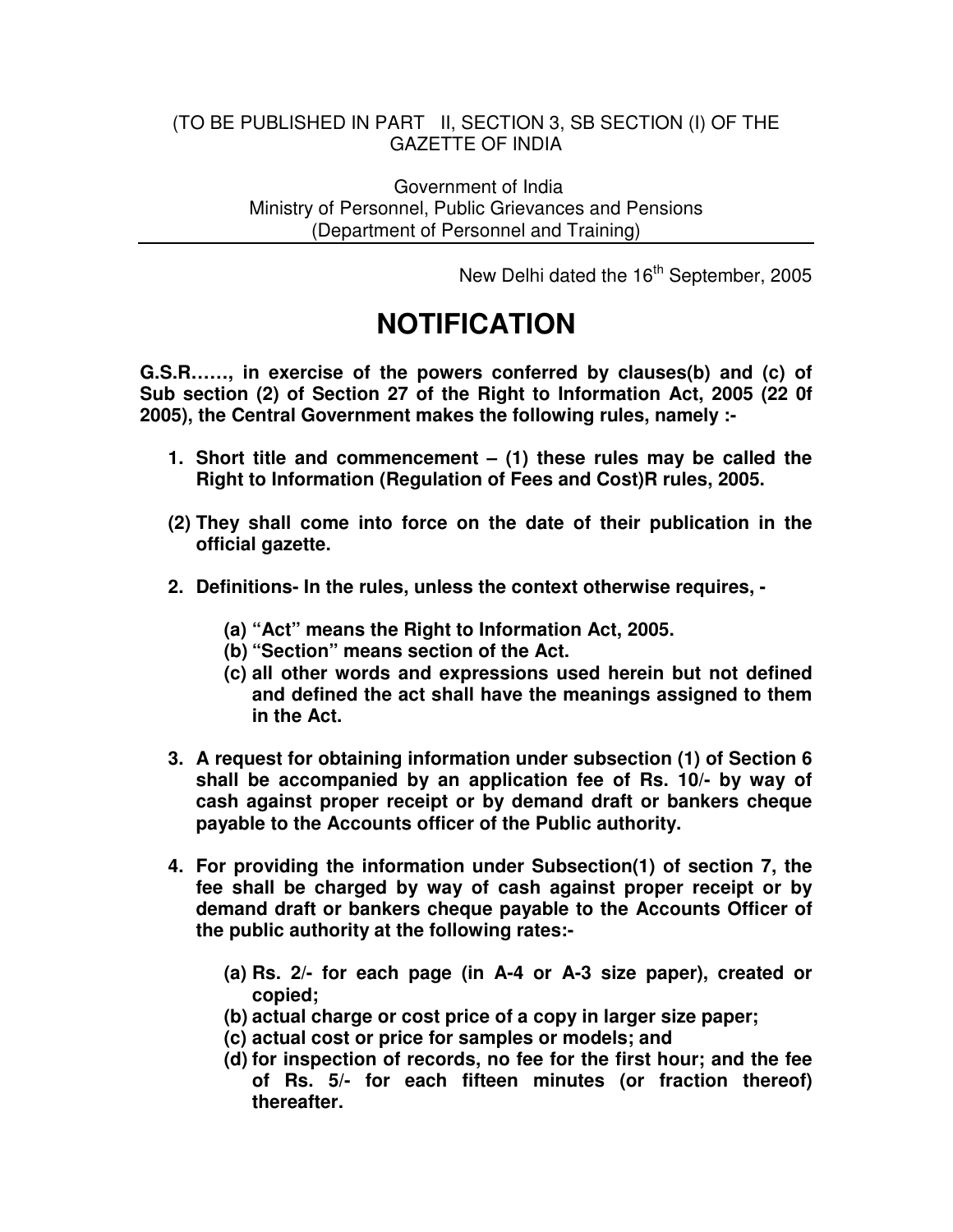- **5. For providing the information under Sub section (5) of Secton 7, the fee shall be charged by way of cash against proper receipt or by demand draft or bankers cheque payable to the Accounts officer of the public Authority at the following rates:**
	- **a) for information provided in diskette or floppy – Rs. 50/ per diskette or floppy; and**
	- **b) for information provided in printed form at the price fixed for such publication or Rs. two per page of photocopy for extracts from the publication.**

**Sd/- (Hari Kumar) Director**

**[ F.No. 34012/8(s)/2005-Estt.(B)]**

**To**

**The Manager, Governmment of IndiaPress, Mayapuri, New Delhi.**

**No. 34012/8(s)/2005-Estt.(B) New Delhi, dated the 16 th September, 2005**

**Copy to:-**

- **1. All Ministries / Departments of the Government of India**
- **2. Comptroller & Auditor General of India, New Delhi**
- **3. Union Public Service Commission, New Delhi**
- **4. Central Vigilance Commission, New Delhi**
- **5. Central Bureau of Investigation, New Delhi**
- **6. Chief Secretaries of State Governments and Union Territory Administrations**
- **7. Lok Sabha / Rajya Sabha Secretariat**
- **8. All attached and subordinate offices of the Ministry of Personnel, Public Grievances and Pensions and Ministry of Home Affairs**
- **9. All Officers and sections of the Ministry of Personnel, Public Grievances and Pensions and Ministry of Home Affairs.**

**Sd/- (Hari Kumar) Director**